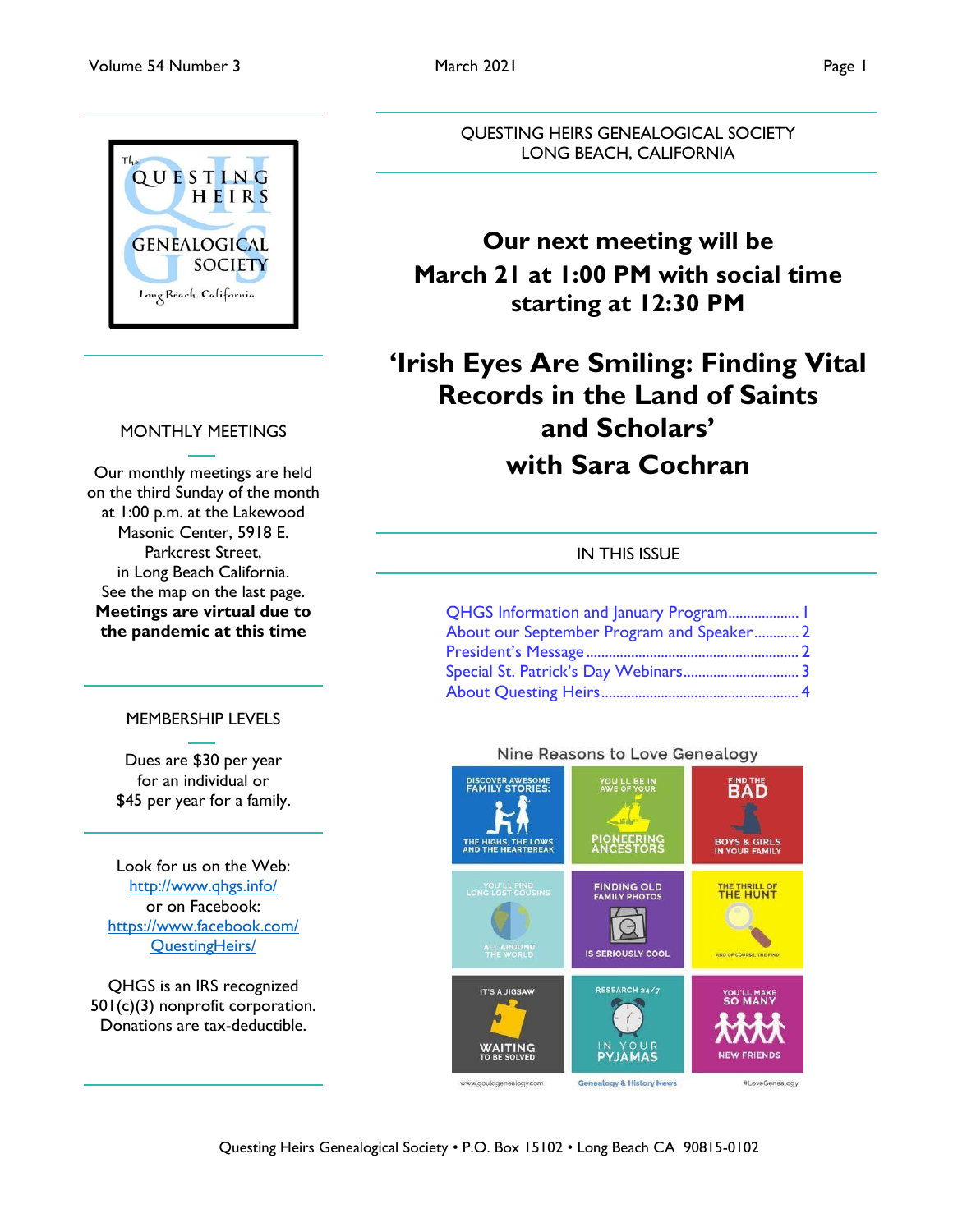## **March Speaker**

### **Sara Cochran "The Skeleton Whisperer"**

<span id="page-1-0"></span>

Every person that starts researching their family history does so for a different reason. For some, they feel disconnected from themselves or seek understanding about modern issues from the past. For others, the genealogy "bug" bites when a family member asks them for some help with research. For me, it was a desire to learn about the people I came from, all these marvelous looking people in my Grandma's photo albums.

The Egyptians believed they were immortal if they were remembered. By seeking out our ancestors, we give them immortality. Someday, perhaps, someone will do the same for us! I'm just a little passionate about family history. A good friend helped me paint this on my wall

and my long-suffering husband hung all the pictures.

I have returned a few "long-lost" family members to their spot on the family tree. Through research, I was able to discover what happened to a Great-Grandfather and one of his daughters on one side of the family, and a 2nd-Great Grand Aunt and 2nd-Great Grand Uncle on the other side.

I'm not done with them yet, there are still puzzles to solve from the in-between years. But I can mark the places where they lie and there is some closure for the living family that has wondered what happened all these years. Each of them appears on this tree.

### **QHGS President's Message**



A big thank you to Mary Anne Vincent for her enlightening presentation about the 1918 Flu Pandemic. It was interesting to see some of the parallels to today. Sorry about the technical issue that delayed our presentation. Thank you to several viewers for helping to solve the issue and especially to Cheryl Simmons for fixing it.

I hope some of you have enjoyed Roots Tech 2021 online. You may still be able to sign up and view the videos for a year. I made a playlist and have enjoyed many of the videos.

I have no update for getting together as a group. As stated before, most genealogical societies are not meeting in person thru June. It was suggested that maybe we could meet outside at a park for our July meeting. I will keep you posted.

To keep up to date with free webinars, events and other opportunities, visit us regularly on our Facebook page.

If you have any questions, concerns, ideas or suggestions, please let me know. You can find my contact information in the member directory.

Christina "Tina" McKillip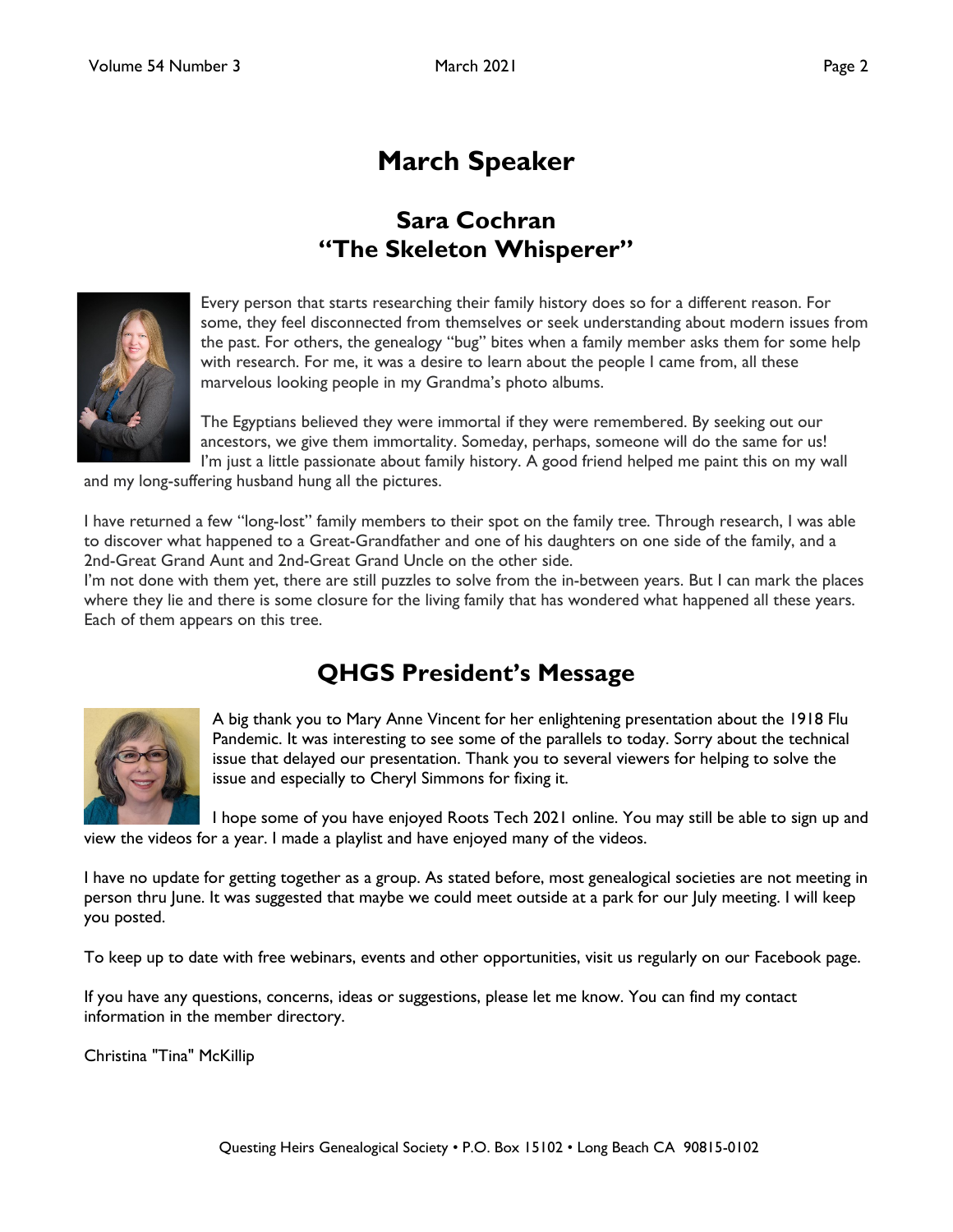

<span id="page-2-0"></span>

# Upcoming Webinars From FamilySearch.com Special British Isles Research Webinars for St. Patrick's Day

| Wed, 17 Mar, | St. Patrick's Day Research Seminar Keynote    | Link to  | Ireland    |
|--------------|-----------------------------------------------|----------|------------|
| 8:00 AM PDT  |                                               | Register | (Beginner) |
| Wed, 17 Mar, | Terrible Beauty, A History of Ireland: Early  | Link to  | Ireland    |
| 8:30 AM PDT  | Ireland, 1170-1800                            | Register | (Beginner) |
| Wed, 17 Mar, | Terrible Beauty, A History of Ireland: Before | Link to  | Ireland    |
| 9:00 AM PDT  | and After the Great Irish Famine              | Register | (Beginner) |
| Wed, 17 Mar, | Terrible Beauty, A History of Ireland: Irish  | Link to  | Ireland    |
| 9:30 AM PDT  | Independence, Civil War, and the Celtic Tiger | Register | (Beginner) |
| Wed, 17 Mar, | <b>Ireland Jurisdictions</b>                  | Link to  | Ireland    |
| 10:00 AM PDT |                                               | Register | (Beginner) |
| Wed, 17 Mar, | <b>Ireland Census Records</b>                 | Link to  | Ireland    |
| 10:30 AM PDT |                                               | Register | (Beginner) |
| Wed, 17 Mar, | <b>Irish Civil Registration</b>               | Link to  | Ireland    |
| 12:00 PM PDT |                                               | Register | (Beginner) |
| Wed, 17 Mar, | <b>Irish Roman Catholic Records</b>           | Link to  | Ireland    |
| 12:30 PM PDT |                                               | Register | (Beginner) |
| Wed, 17 Mar, | Church of Ireland Records                     | Link to  | Ireland    |
| 1:00 PM PDT  |                                               | Register | (Beginner) |
| Wed, 17 Mar, | <b>Ireland Griffith's Valuation Records</b>   | Link to  | Ireland    |
| 1:30 PM PDT  |                                               | Register | (Beginner) |
| Wed, 17 Mar, | Catholic Irish Pre-Parish Register Strategy   | Link to  | Ireland    |
| 2:00 PM PDT  |                                               | Register | (Beginner) |
| Wed, 17 Mar, | <b>Ulster-Scots Research</b>                  | Link to  | Ireland    |
| 2:30 PM PDT  |                                               | Register | (Beginner) |
| Wed, 17 Mar, | Using the FamilySearch Research Wiki for      | Link to  | Ireland    |
| 3:00 PM PDT  | <b>Irish Family History</b>                   | Register | (Beginner) |
|              |                                               |          |            |